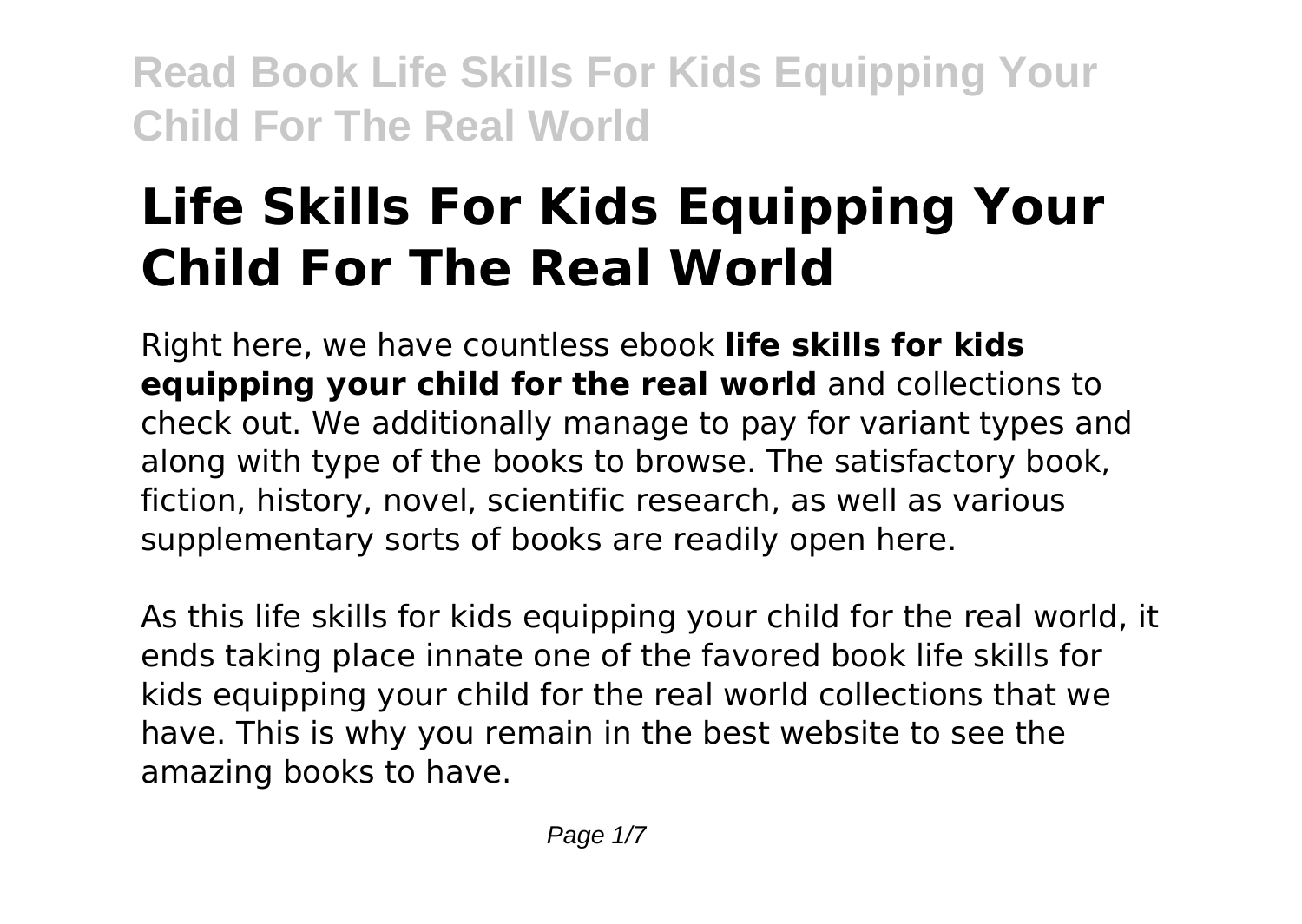Although this program is free, you'll need to be an Amazon Prime member to take advantage of it. If you're not a member you can sign up for a free trial of Amazon Prime or wait until they offer free subscriptions, which they do from time to time for special groups of people like moms or students.

#### **Life Skills For Kids Equipping**

Healthy eating habits are one of the core foundational life skills we teach at Life Skills for Youth. Teaching youth and parents about nutrition means a healthy family and a brighter tomorrow. Our Community Feeding Program has served 1,700 families and 3,800 students since 2007.

### **Home - Life Skills for Youth**

Teaching social skills to kids is an essential part of equipping them to succeed in the world. Children who display stronger social competence (i.e., sharing, cooperation, and helping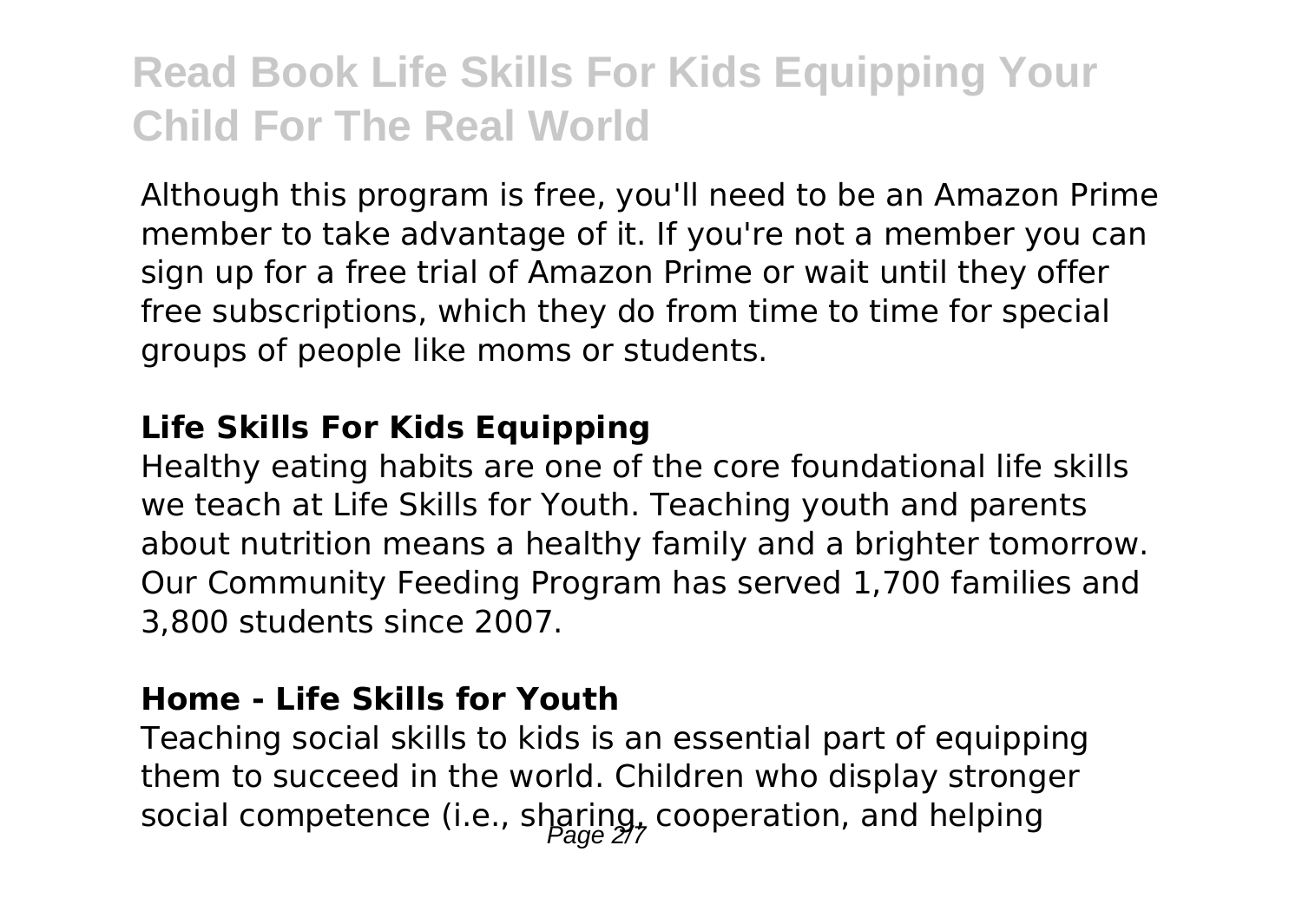others) are more likely to attain higher education and get higher paying jobs than children who struggle with social competence (Robert Wood Johnson Foundation ...

#### **12 Must-Read Social Skills Books for Adults & Kids**

Life.Church is passionate about sharing the love of Christ by caring for each other and serving our Stillwater community. ... our ministry for kids ages birth-6th grade. Youth See how you can get involved in Switch, our student ministry for 6th-12th graders. ... God can use your gifts and skills to make a difference in the lives of others at  $\overline{\phantom{a}}$ 

#### **Life.Church Stillwater**

Equipping You With the Skills You Need to Prosper in Life MarbleJam Center for Arts & Enrichment in Hackensack, New Jersey is dedicated to improving the lives of children, adolescents, and adults by providing them with various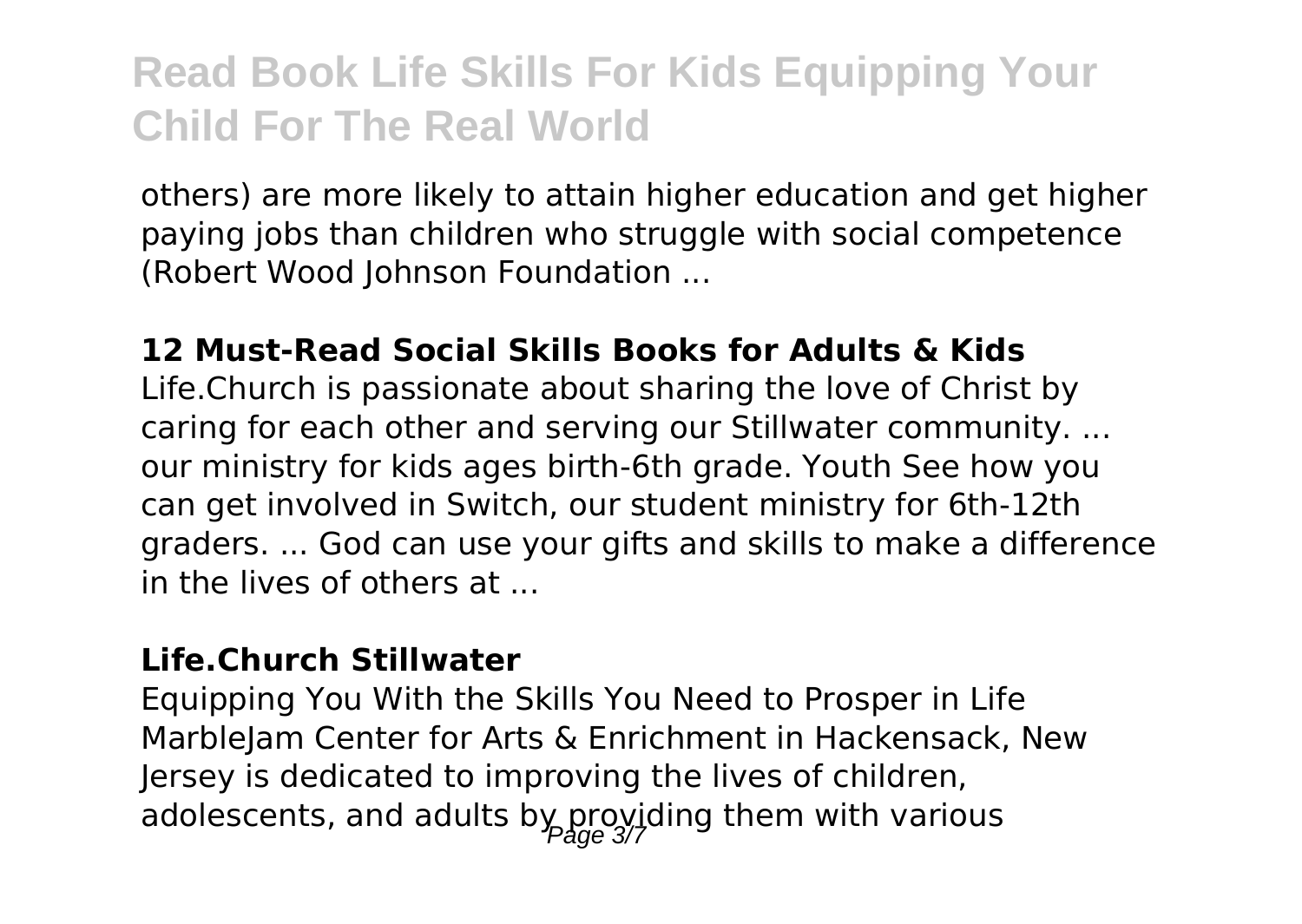programs.

## **Enrichment Programs for People of All Ages**

Orphaned and vulnerable children living in extreme poverty are abused, sick and isolated from their community. Handouts and begging helps them to survive temporarily. Our solution addresses all their challenges, across eight areas of life, equipping them to overcome poverty with their own efforts—and for good.

## **Zoe Empowers – Equipping Orphaned Children and Vulnerable Youth**

Education South Australia; Teachers still no. 1 but TikTok closing in as kids reach for trendy apps to learn new skills: McCrindle. A controversial video-sharing app has emerged as one of the most

...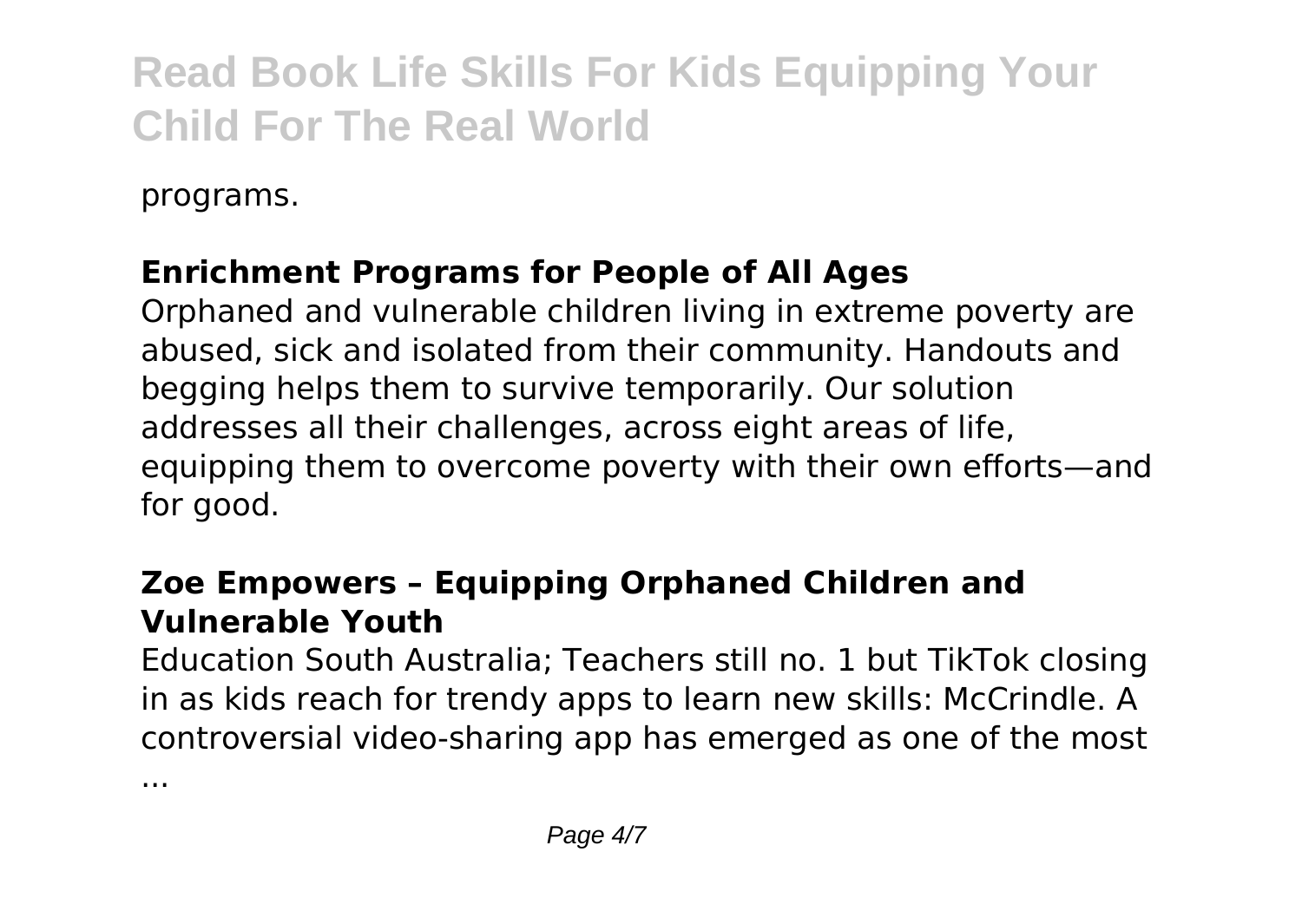### **TikTok used by students | The Advertiser**

Doing so requires equipping the next generation with the necessary digital skills, but over half (53 per cent) of young adults say that the digital skills career path is unclear.

### **Letters: Trust the digital native kids**

Our leading workplace program is used by companies like IBM, Australian Government & the AFL. It enables staff to develop skills to manage their mind more effectively using the tool of mindfulness and in doing so, support stress management², develop focus<sup>3</sup>, and increase connections<sup>4</sup> within life at work and at home. About our Workplace Program

### **Smiling Mind**

Emotions build over time, like a wave. Kids can learn to manage those emotions that seem overwhelming by noticing and labeling them earlier, before that wave gets too big. Many kids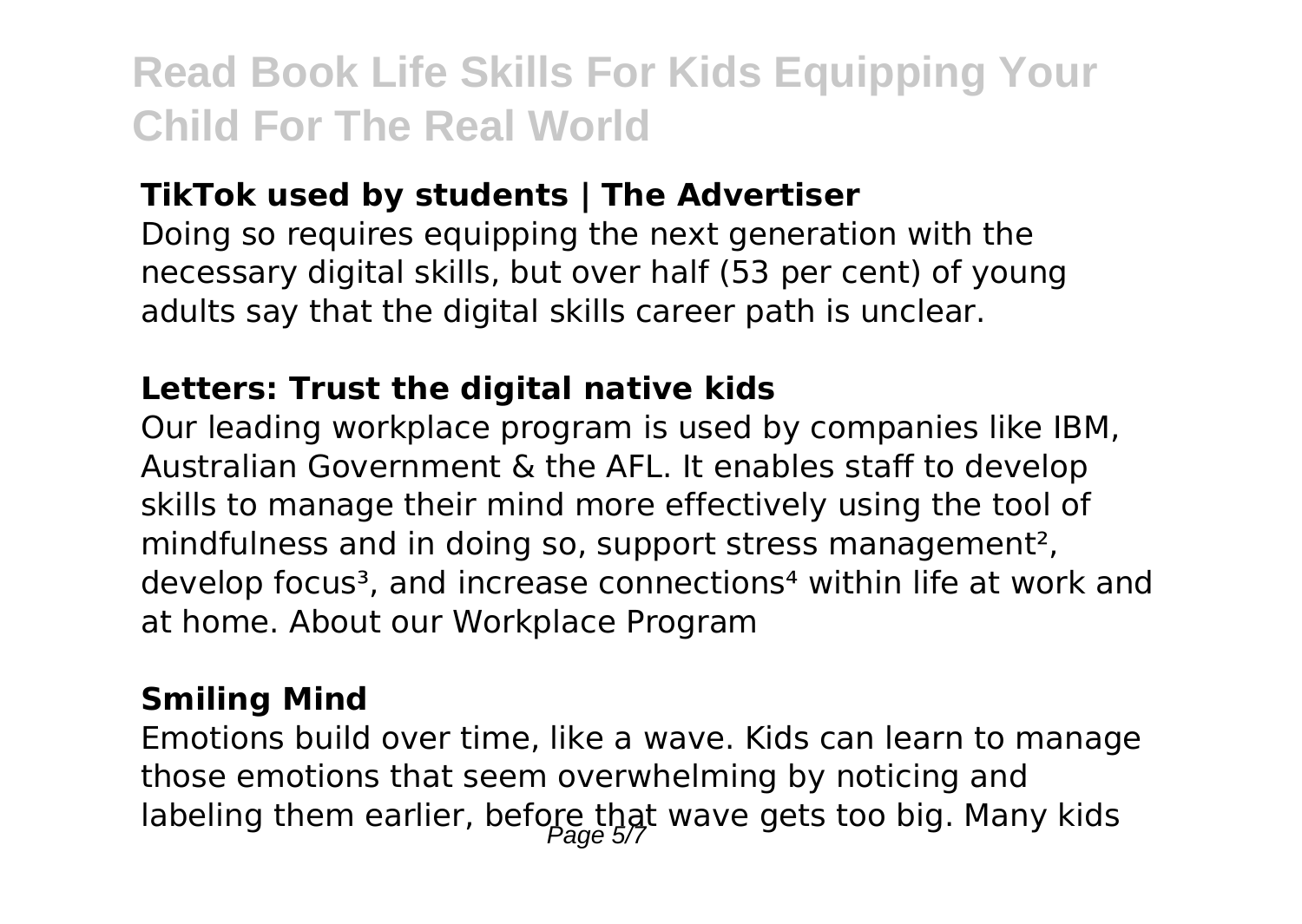benefit from ranking how strong their emotions are on a scale of 1 to 10, with 1 being calm and 10 being furious. You can model doing this, too.

## **Complete Guide to Managing Behavior Problems - Child Mind Institute**

Academic Summer UK Camp for kids and adults. Toggle navigation Menu +44 (0) 20 3959 9370

info@academiccamp.org. About us; ... this initiative is designed to help students settle into life in the UK, improve their English, grow in confidence and prepare for school in September. ... adventure and equipping you with skills that will stick with you ...

### **Academic Summer Camp UK**

Counselling Services helps students with mental-health concerns, social and personal issues and career choices. Through individualized sessions, group workshops, referrals and self-help